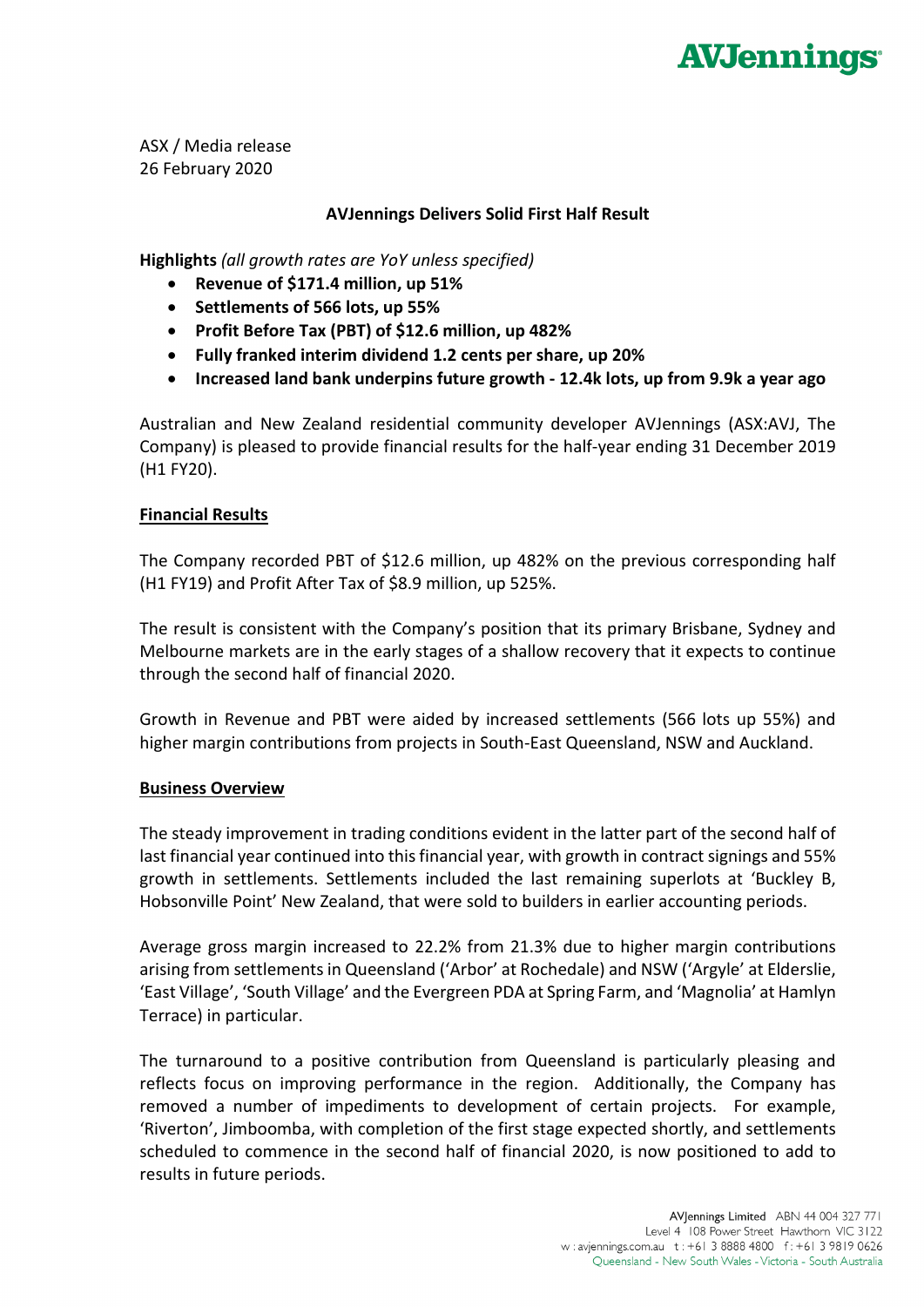

In New South Wales, work on the 'Rosella Rise', Warnervale project will commence on site around June, providing a new point of focus on the Central Coast as the last dwellings in Magnolia, Hamlyn Terrace, are completed and the project finalised.

With the effective completion of the Company's holdings at Hobsonville Point, the importance of the new flagship 'Ara Hills' project located in Orewa, one hour north of Auckland has intensified, and development of the first stage is progressing well, with completion anticipated in the first half of financial 2021.

The Victorian business contributed at a lower level for reasons of production timing at 'Waterline Place', Williamstown and 'Lyndarum North'. Capital continues to be steadily recovered in South Australia to reposition the Company's exposure to that market.

Two new senior positions were filled during the period and the reorganisation of the Company's management and project control structure is now largely bedded down and contributing positively towards improving the efficiency of project delivery.

#### **Increased dividend**

Directors declared a fully franked interim dividend of 1.2 cents per share be paid in March 2020 (1 cent per share was declared in respect of the half-ended 31 December 2018).

### **Increased land holdings**

Land of 12,433 lots is well up on the previous corresponding half (31 December 2018: 9,864 lots) and from the level at 30 June 2019 (9,531 lots), due mainly to the signing of an option agreement over land (approximately 3,500 lots) at Caboolture Queensland, together with a contract for approximately 230 lots in Mernda Victoria.

Work in progress was down half-on-half to 1,480 lots (H1 FY19 2,241 lots) and from the position at 30 June 2019 (1,600 lots) due to a combination of stage completions and planned delay in commencements pending sustained improvement in market conditions. Importantly, the Company is well positioned to increase the level of work in progress in line with the anticipated strengthening market.

### **A strong balance sheet provides capacity for growth**

Gearing (net debt/ total assets) remained low at 25.2% (total net debt \$164.3 million), down from the position in the previous corresponding half (28.8%) and as at 30 June 2019 (26.6%). This level of gearing is well inside our target gearing range of 15-35%, providing flexibility for acquisitions and capacity for growth.